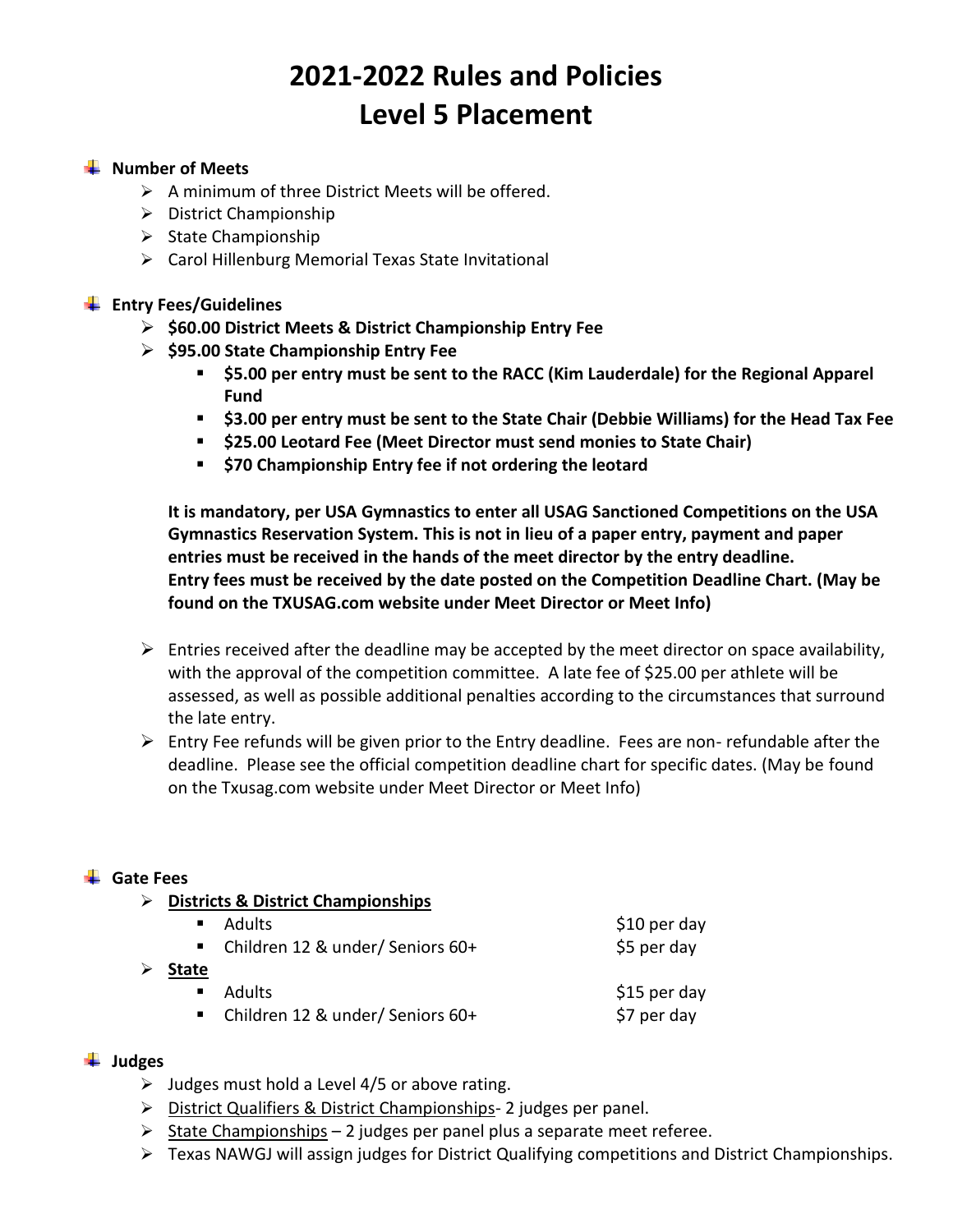- ➢ The State Administrative Assignment Committee will determine the final selection of officials for the State Championships.
- $\triangleright$  Judges assigned to the Carol Hillenburg Memorial State Invitational will be selected according to rating.
- $\triangleright$  The final score of each athlete will be flashed on all individual events.

#### **Event Awards**

- ➢ Official USAG State Championship Medals are required at the State Championships. Order the Official USA Gymnastics State Championship medals through the State Chair.
- ➢ Events: 50% of the athletes entered in each Age Group must be recognized with Medals on each of the four (4) individual events.
- ➢ 100% of the athletes must be recognized in the All Around with medals.
- $\triangleright$  The Meet Host is financially responsible for the state medals.
- $\triangleright$  The medals much be 2" in size and must be made of metal.

### $\frac{1}{2}$  Team Competition

- $\triangleright$  Large Team: Clubs entering Team Competition with 11 or more athletes will be placed into Large Team competition. 7 scores will count for Large Team Competition.
- ➢ Medium Team: Clubs entering Team Competition with 6-10 athletes will be placed into Medium Team competition. 5 scores will count for Medium Team competition.
- ➢ Small Team: Clubs entering Team Competition with 3-5 athletes will be placed into Small Team competition. 3 scores will count for Small Team competition.
- $\triangleright$  Team size may NOT change after the entry deadline.
- ➢ Team fee for District Qualifier & Championship is \$35.00
- ➢ State Championships: Team Competition will be allowed at the Texas State Championships.
- ➢ **At State Championships (banners must be used): Teams will be awarded 1st – 3 rd, in Small, Medium and Large Team. \*\*\*No charge for team competition. All clubs will be entered in team competition based on the number of athletes registered. \*\*\***
- ➢ Carol Hillenburg Memorial Texas State Invitational
	- See TXUSAG.com for specific information on this meet.
- ➢ The official Banner supplier company is recommended for ALL State Program competitions, but is not required as long as the banner supplier chosen meets state size, weight and quality requirements of the banner. (Must get approval from the SACC)

### **Qualifying Procedures**

- ➢ Athletes may NOT compete outside of their home district for any District Qualifier or District Championship.
- $\triangleright$  Compulsory Invitational Competitions are not recognized for Qualification to District Championships North, South or State Championships.
- $\triangleright$  District Meets: No score needed to enter. All registered USAG athletes training at a club within the district may enter the competition. Gymnast may compete as a Level 5 Placement and move to Level 5 Achievement at the discretion of the coach.
- ➢ District Championships: 20.00 AA achieved as a Level 5A or 5P at a District Qualifier needed to enter.
- ➢ An athlete may obtain her 20.00 AA as a Level 5 Achievement and enter District Championships as a Level 5 Placement athlete at the discretion of her coach.